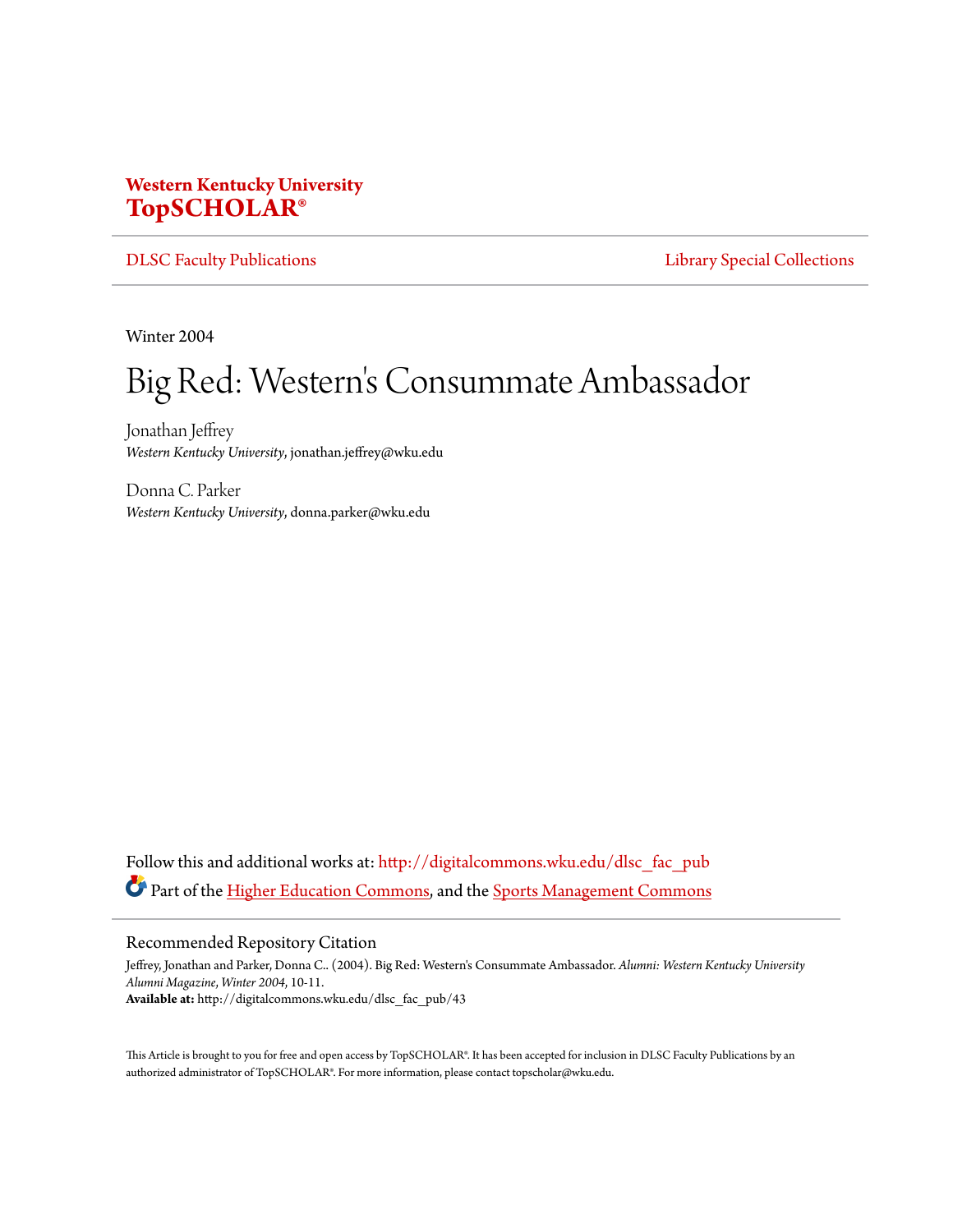## Article appeared in *Alumni: Western Kentucky University Alumni Magazine* (Winter 2004): 10-11

Big Red: Western's Consummate Ambassador

By Jonathan Jeffrey and Donna Parker

A smile will appear on even the grumpiest curmudgeon's face when he sees a six-foot tall, four-foot wide red fur dynamo spreading Hilltopper spirit across Western's campus. If "The Spirit Makes the Master," Western's mascot, Big Red, who turns fifteen years old this month, is the campus' spirit chieftain. Big Red–high spirited, lovable, distinctive, full of color and personality–has entertained athletic event crowds and promoted school spirit at Western since the mascot's debut.

 Big Red joined Ed Diddle's red towel as a Western spirit symbol in 1979. Prior to Big Red's creation, WKU administrators and athletics officials and coaches tossed around several ideas for a mascot, including a hillbilly and a Swiss yodeler. Western's first attempt at a mascot was Mr. Hilltopper, who appeared dressed in coattails, bow tie, and top hat, during the 1978- 1979 basketball season. Mr. Hilltopper lasted only one year. Administrators agreed the new mascot should be an unknown creature, who would be able to perform a wide array of antics and not be tied to a particular animal's characteristics. Ralph Carey, a public relations major from Cincinnati and a former King's Island Amusement Park employee, helped design and build a suitable character. From plastic tubing, foam rubber, a seven-feet-square piece of red fur, and lots of glue, Carey sculpted a 23-pound phenomenal success, Big Red. Since 1979, Big Red has gone through five generations of costumes.

 Prior to Big Red's inaugural appearance, the *College Heights Herald* ran a story about the new creature under the headline, "Big Red: Big-Mouthed Creature to Become Mascot." The paper's editorial cartoon featured two characters discussing the new mascot with one of them mistakenly referring to it as "Big Rug." Despite skeptical omens about Big Red's debut, anticipation grew, when it was announced that the new mascot would appear at the December 1 men's basketball game. Santa Claus greeted basketball coach Gene Keady at center court and presented him with a large, white refrigerator box decked with red ribbon. As the pep band played the fight song, Big Red, portrayed by Ralph Carey, burst from the box, making an unforgettable impression. In its first year, Big Red developed several characteristic feats that

<sup>1</sup>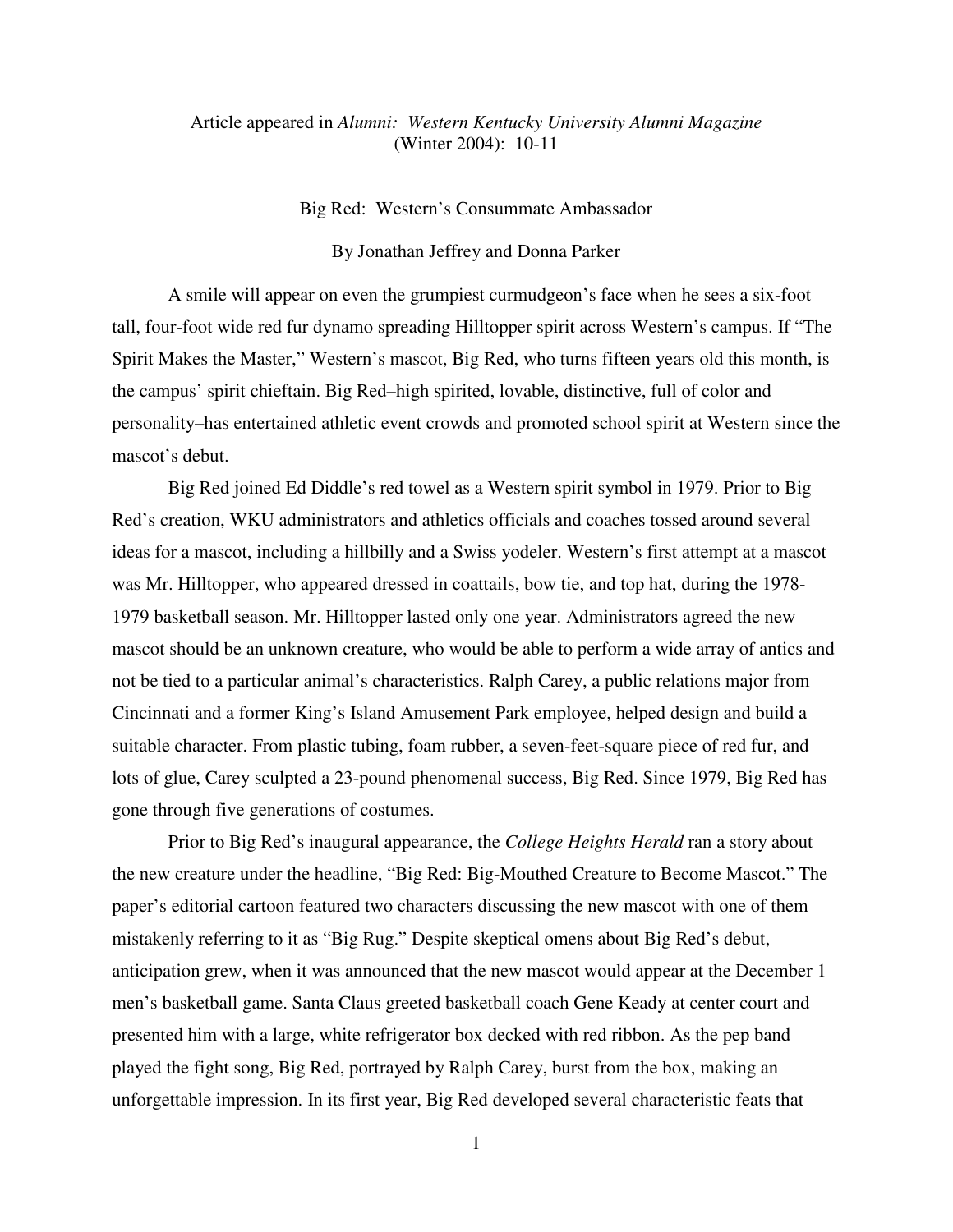despite fifteen years of repetition continue to amuse fans. Its large mouth can swallow any number of items, including basketballs, footballs, Frisbees, shoes, hats and whistles. Big Red's been known to wrestle with other mascots, to scold referees and to eavesdrop on opposing team strategy sessions. Many will remember the mascot's grand entrances to football games, via waterskies, wagon, helicopter, and train. Perhaps Big Red's most widely recognized stunt is the running slide, where it races to center court and then does a belly slide into cheerleader megaphones configured like bowling pins. Big Red's exaggerated antics are all accomplished without any vocal utterings; the mascot has been mute since its creation. Big Red's message is communicated through the physical prowess and ingenuity of the young men and women who portray it.

 Since 1979 over two dozen eager Western students have portrayed Big Red and hundreds more have tried out for the position. During tryouts prospective Big Reds don the crimson costume and breathe life into the mischievous red rascal. Each contestant improvises on cue a wide gamut of emotions, including love, anger, excitement, shyness, fear, and of course the thrill of victory. Mastering the moves Big Red performs is not easy. One tryout participant noted, "You can move your body all over, and Big Red won't even move." Another contestant mentioned the agility necessary to maneuver the creature's hands.

 Despite these difficulties, most Big Red portrayers agree that when you put the suit on, you lose all inhibitions; you become Big Red. Contestants are interviewed and asked why they wish to become Western's mascot; each also submits a written application with references and performs a costumed skit. Dependability, creativity, and expressiveness are all necessary traits Big Red must possess. Big Red makes dozens of public appearances annually for the university besides being at most athletic events, so three students are chosen to share the responsibility of being the mascot during an academic year. For their efforts, the students receive a scholarship which helps defray educational expenses.

 Although Big Red's fans range from toddlers to octogenarians, the mascot's biggest fans are children. Some speculate this appeal is based on the similarity of its appearance to the Cookie Monster or Barney, but its true attraction is the uninhibited way in which the creature is able to express its emotions, including love for children. Mark Greer, who portrayed Big Red from 1980 to 1983, claimed, "He's just an uninhibited kid…just a cute little guy" and "a hero to little kids." Jessica Rappaport, Big Red (1984) and the first woman to portray the fun loving creature,

2